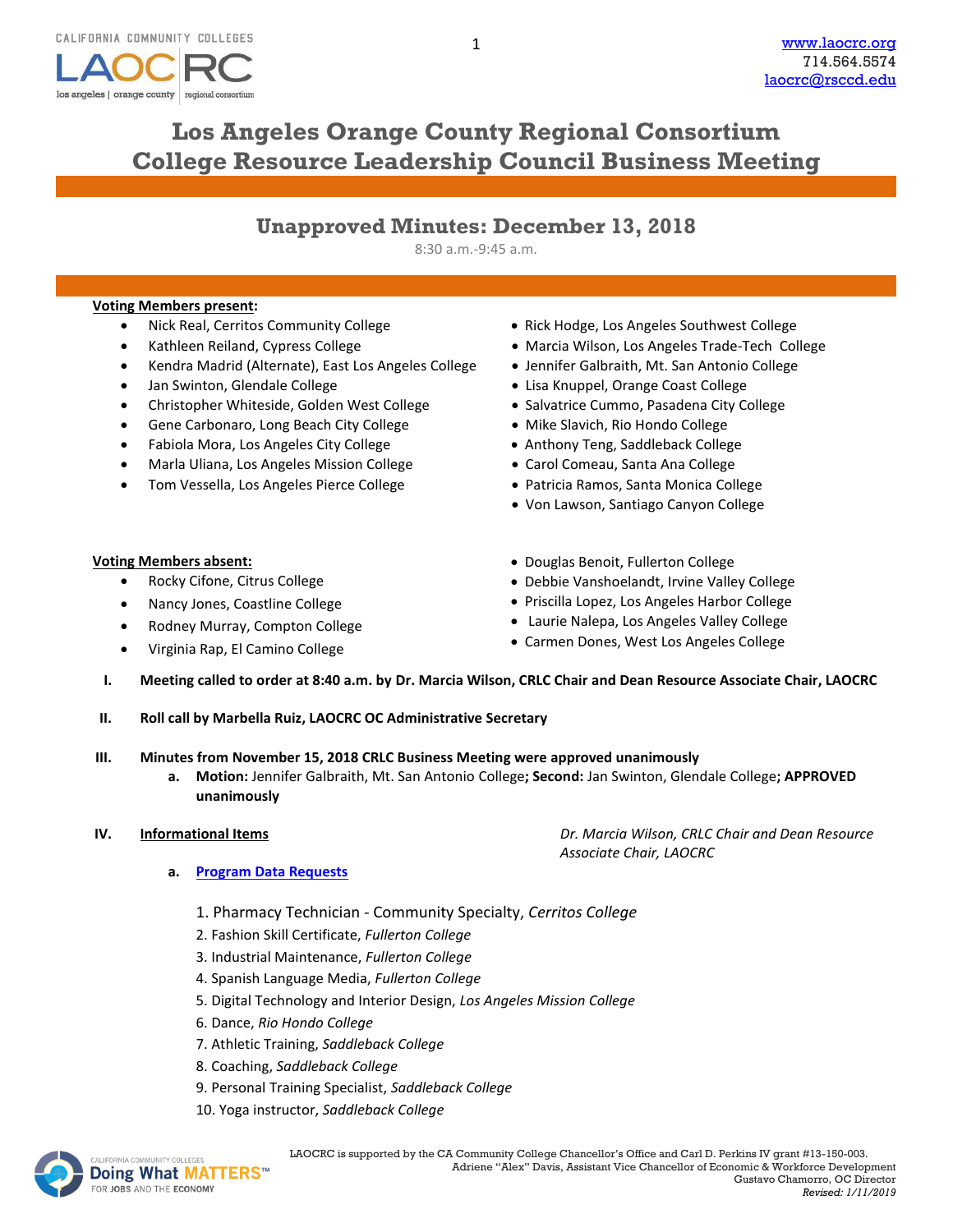

#### **b. Substantial Changes**

- **i.** [Digital Publishing Certificate,](https://www.regionalcte.org/browse/3jJo3) *Santa Monica College*
- **ii.** [Social Media Assistant,](https://www.regionalcte.org/browse/KeJJZ) *Santa Monica College*
- **iii.** [Legal Office Clerk,](https://www.regionalcte.org/browse/3NLmZ) *Santa Monica College*
- **iv.** [Medical Office Clerk](https://www.regionalcte.org/browse/4pyM3)*, Santa Monica College*

#### **c. Pre-Approved**

**i.** [Certificate of Achievement: Cloud Computing](https://www.regionalcte.org/browse/K7RE3)**,** *Long Beach City College*

2

- **ii.** [Cloud Computing,](https://www.regionalcte.org/browse/4B7q3) *Los Angeles Mission College*
- **iii.** [Cloud Computing,](https://www.regionalcte.org/browse/Kvy23) *West Los Angeles College*
	- 1. Questions:
		- a. Should Substantial and Non-Substantial changes be listed as a modification? If approval is not needed why are they listed on the agenda?
			- i. Dr. Marcia Wilson responded that this item could be added for discussion on the January 2019 meeting, in regards to what types of changes should be listed.
	- 2. Dr. Ramos suggested that when we discuss this on the January 2019 meeting to have clarification from the Chancellors office what they envision the regional consortiums role around these modifications and region needs.
		- a. Dr. Gustavo Chamorro mentioned that there is a memo from Ms. Jackie Escajeda (Chancellor's Office) that clarifies the modifications and how things are being streamlined. LAOCRC office will be sending out the memo.

**V. Action Items** *Dr. Marcia Wilson, CRLC Chair and Dean Resource Associate Chair, LAOCRC*

- **a. [Program Recommendation](https://www.regionalcte.org/browse?region=4&status=4&search=&submit=) ; Motion:** Tom Vessella, Los Angeles Pierce College**; Second:** Marla Uliana, Los Angeles Mission College**; APPROVED unanimously**
	- *1.* [Theme Park Technology Specialist Certificate](https://www.regionalcte.org/browse/38YQK)**,** *Fullerton College*
	- *2.* [AA in Media Arts: Visual Effects,](https://www.regionalcte.org/browse/ZbJNZ) *Los Angeles Valley College*
	- *3.* [Certificate of Achievement in Media Arts: Visual Effects,](https://www.regionalcte.org/browse/3WP0K) *Los Angeles Valley College*
	- *4.* [Augmented, Virtual and Mixed Reality Certificate Program for Business Administration,](https://www.regionalcte.org/browse/3OGa3) *East Los Angeles College*
	- *5.* [Augmented, Virtual and Mixed Reality for Animation,](https://www.regionalcte.org/browse/4ERv3) *East Los Angeles College*
	- *6.* [Augmented, Virtual and Mixed Reality Certificate Program for Architecture](https://www.regionalcte.org/browse/KVogZ)*, East Los Angeles College*

**VI. Updates** *Dr. Marcia Wilson, CRLC Chair and Dean Resource Associate Chair, LAOCRC*

- **a.** Districts
	- **i.** Cerritos
	- **ii.** Citrus
	- **iii.** Coastline
	- **iv.** Compton
	- **v.** Cypress
	- **vi.** East Los Angeles
	- **vii.** El Camino
	- **viii.** [Fullert](http://www.doingwhatmatters.cccco.edu/)on